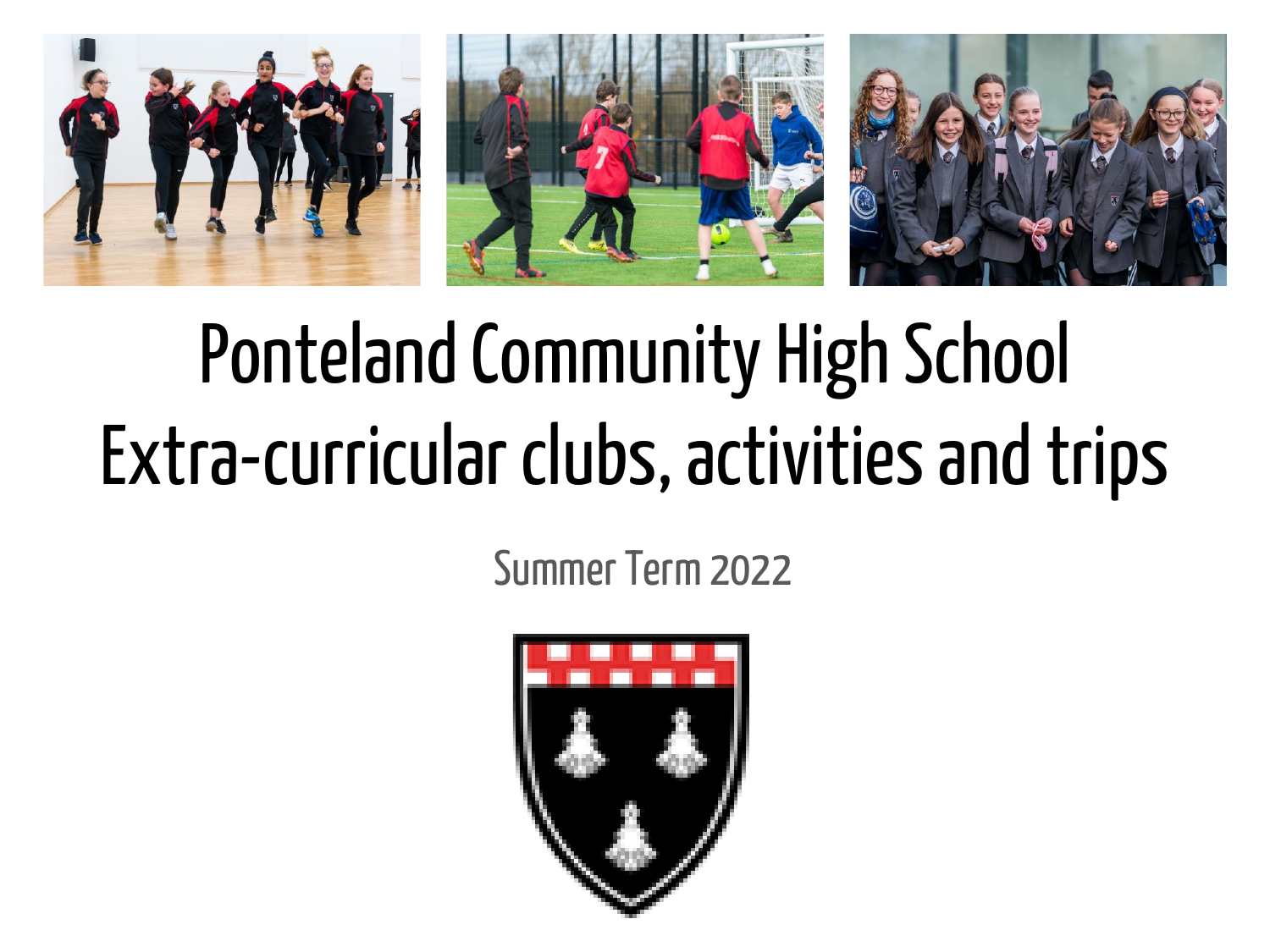# Extra-curricular clubs, activities and trips

- Included in this brochure is information regarding:
	- 1) PE Department Activities
	- 2) Music Department Activities
	- 3) Other activities by day
	- 4) Study support sessions
	- 5) Use of the library and base areas.
	- 6) Educational trips and visits.
- Please note:
	- $\circ$  Sports training, practices and matches are seasonal and may change later in the year
	- $\circ$  Check the PE noticeboard or speak to the PE staff for updates throughout the school year.
	- $\circ$  We do our best to keep students informed but the best way to find out what is going on is to check the different noticeboards throughout the school and speaking to staff members who run different activities.
	- $\circ$  If information is not available or you are interested in a certain activity that is not included here, please talk to a teacher from that curriculum or subject area.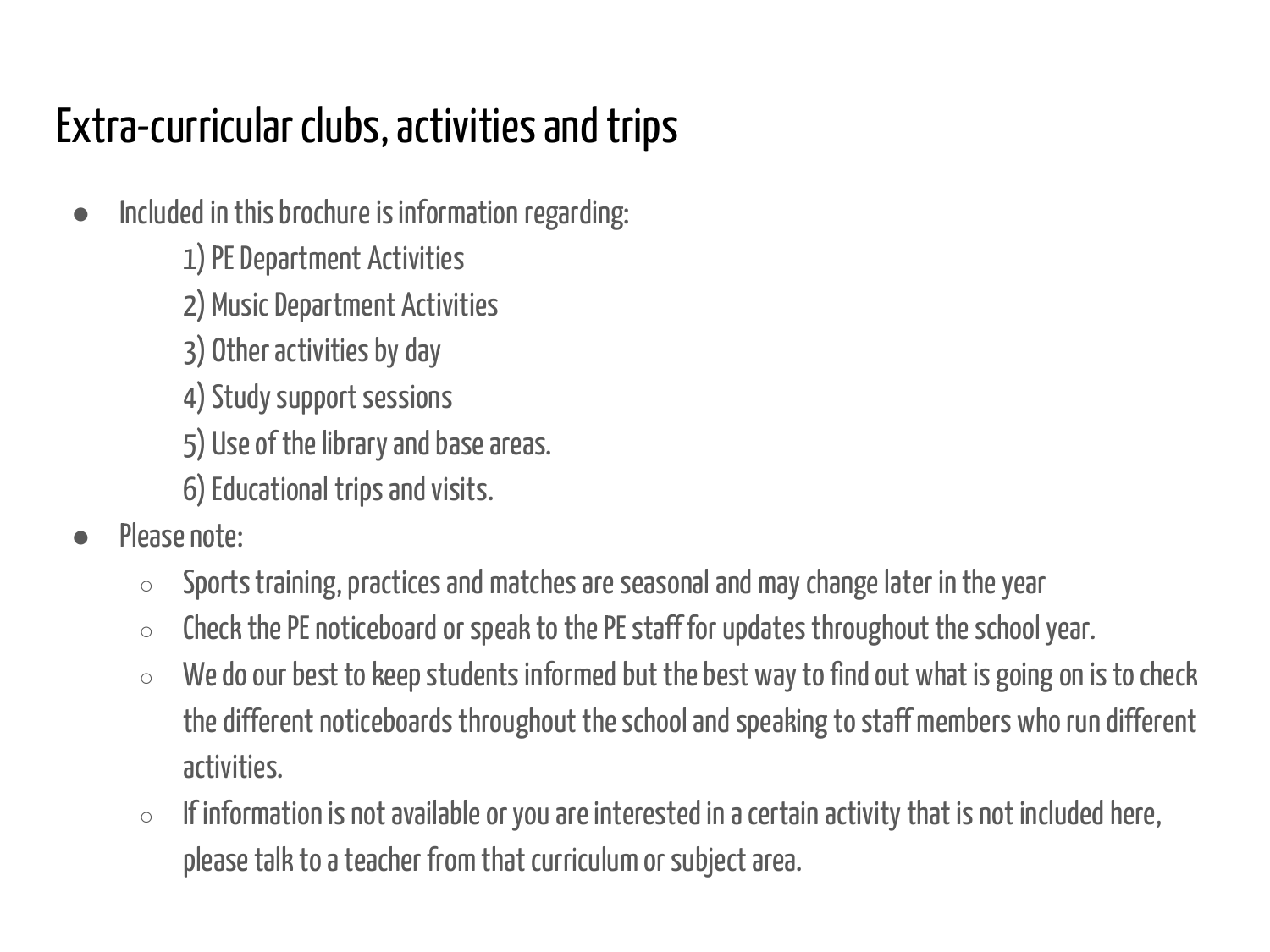#### Frequently Asked Questions

Enrichment activities are available for ALL students and we have tried to offer a wide range of activities to meet the needs of as many students as possible. Each session is designed for specific year groups and where all year groups are welcome, sessions will take place in individual year groups.

All sessions will begin around 3:30pm and finish by 4:30pm. Students must wear PE kit and bring appropriate footwear and protective equipment (i.e. shinpads, gum shields etc.). Students must arrive at the changing rooms and for new students ensure you remind your parents/carers that you are attending. At the end of the session you do not need to get changed into uniform but remember to take your belongings home with you. For those students attending morning sessions attend school in your PE kit but ensure you change into your uniform ready for school.

All students are welcome to all sessions but please be aware of the type of sessions we are offering. We are very hopeful that inter school competition will start soon and some students will be selected to represent the school in various teams. Students selected will be those who attend sessions or take responsibility for informing us of reasons why they are unable to attend.

Some sessions will involve staff from around the school who have kindly offered their time to support the programme as well as young leaders from 6<sup>th</sup> form and upper school who have expressed an interest in developing their leadership skills. We also have some additional coaches who will lead sessions specifically in certain sporting activities. We expect all students to respect the people leading the sessions

Please note that the following sessions require students to sign up prior to the session. Trampolining (Monday & Wednesday) – Students will need to contribute  $\epsilon$ 1 to the session and places are limited due to the safety reasons. If you wish to sign up you must complete the sign-up sheet in the Expressive Arts department (see Miss McIntosh) Active Northumberland also host a Badminton session from 4:00pm – See the Active Northumberland App but this might be of interest to our Badminton students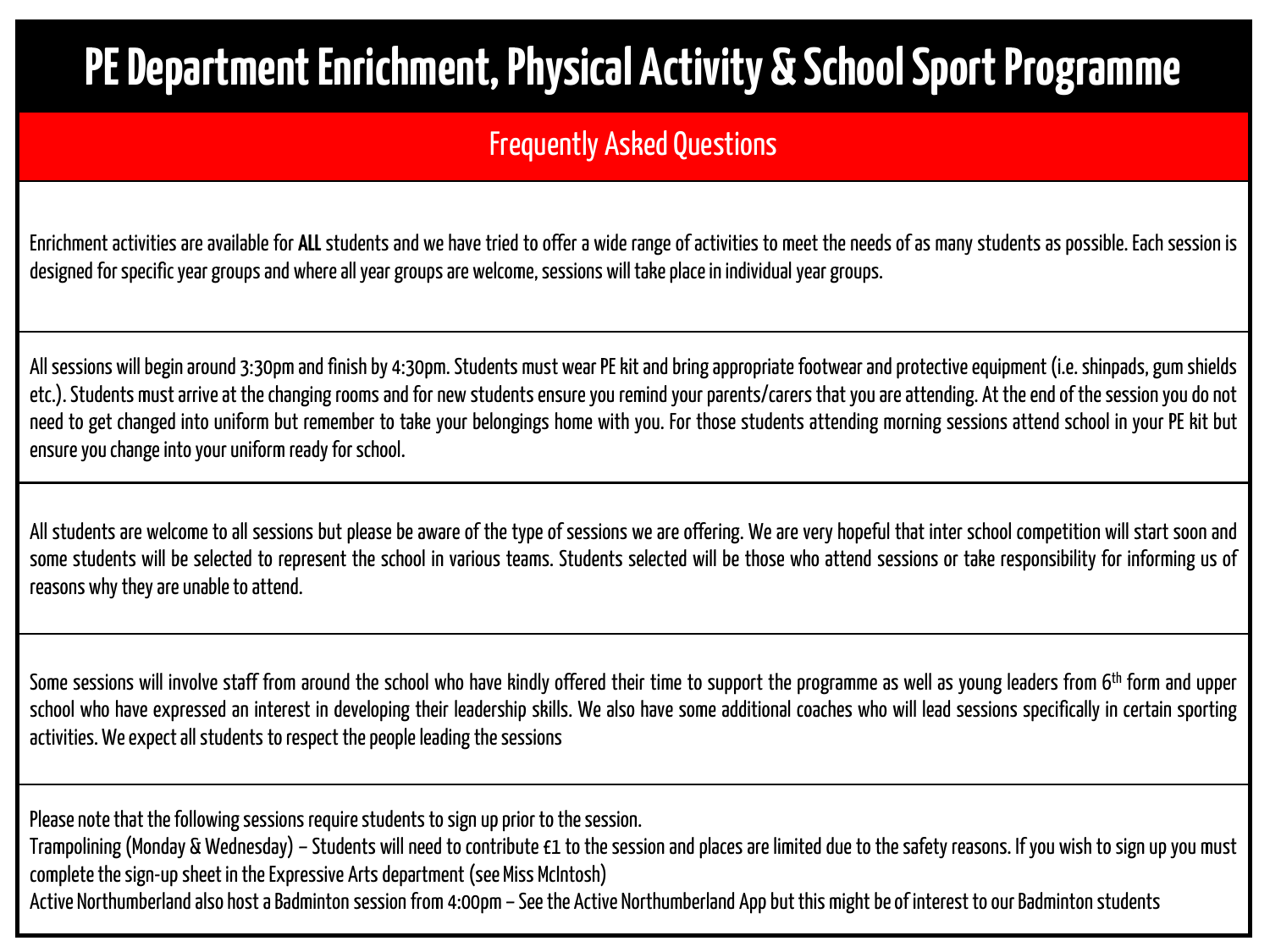#### Enrichment Vision – Each session will be colour coded or include an ABCDE code

| <b>Access</b>                    | Access enrichment sessions will be for students who like sport, who are motivated to take part because they<br>enjoy competing against their friends. The score or the outcome is not important but the opportunity to take<br>part is. For those students who attend these sessions, they will be rewarded for their commitment,<br>participation, effort and attitude. These experiences may open opportunities for individuals to want to<br>develop further                                                                                          | Sessions designed for students who want to play<br>and participate for fun. Those students who<br>attend must also behave in this particular way |
|----------------------------------|----------------------------------------------------------------------------------------------------------------------------------------------------------------------------------------------------------------------------------------------------------------------------------------------------------------------------------------------------------------------------------------------------------------------------------------------------------------------------------------------------------------------------------------------------------|--------------------------------------------------------------------------------------------------------------------------------------------------|
| <b>Belong</b><br>$\frac{1}{100}$ | Belong enrichment sessions will be for students who lack confidence to participate in sessions with others but<br>want to participate because they understand the impact physical activity can have on their general health and<br>mental wellbeing as well as finding a sense of belonging.                                                                                                                                                                                                                                                             | For those students who wish to participate for<br>fun and enjoyment and inclusively participate in<br>sport.                                     |
| <b>Compete</b>                   | Compete enrichment sessions will be for students who are competitive in nature, who are physically able and<br>mentally resilient because they thrive on performing and competing against others. Students who attend<br>these sessions will enter a commitment to representing the school in competition for that chosen individual<br>activity. These students, who will represent the school in fixtures and competition understand that they must<br>behave implicitly at all times                                                                  | Sessions designed for those students who wish<br>to represent the school teams                                                                   |
| <b>Develop</b>                   | Develop enrichment sessions will be for students who like sport and want to play in competition. They are<br>motivated to take part because they enjoy competing but may not always be fortunate enough to represent<br>the school in teams and competition For those students who attend these sessions, they will be rewarded for<br>their commitment, participation, effort and attitude with opportunities to participate in competitions relevant<br>to their needs and level of ability to allow coaches and PE staff to support their development | These sessions are designed for students who<br>aspire to improve and become a part of a school<br>team                                          |
| <b>Enrich</b>                    | Enrich sessions will be for students who may not wish to compete but can benefit from additional<br>opportunities that can enthuse others, develop personal character skills and improve their own leadership<br>qualities through volunteering to lead and assist at enrichment practices and school festivals or officiate<br>school fixtures/.                                                                                                                                                                                                        | These session are designed for all students to<br>inclusively participate in sport.                                                              |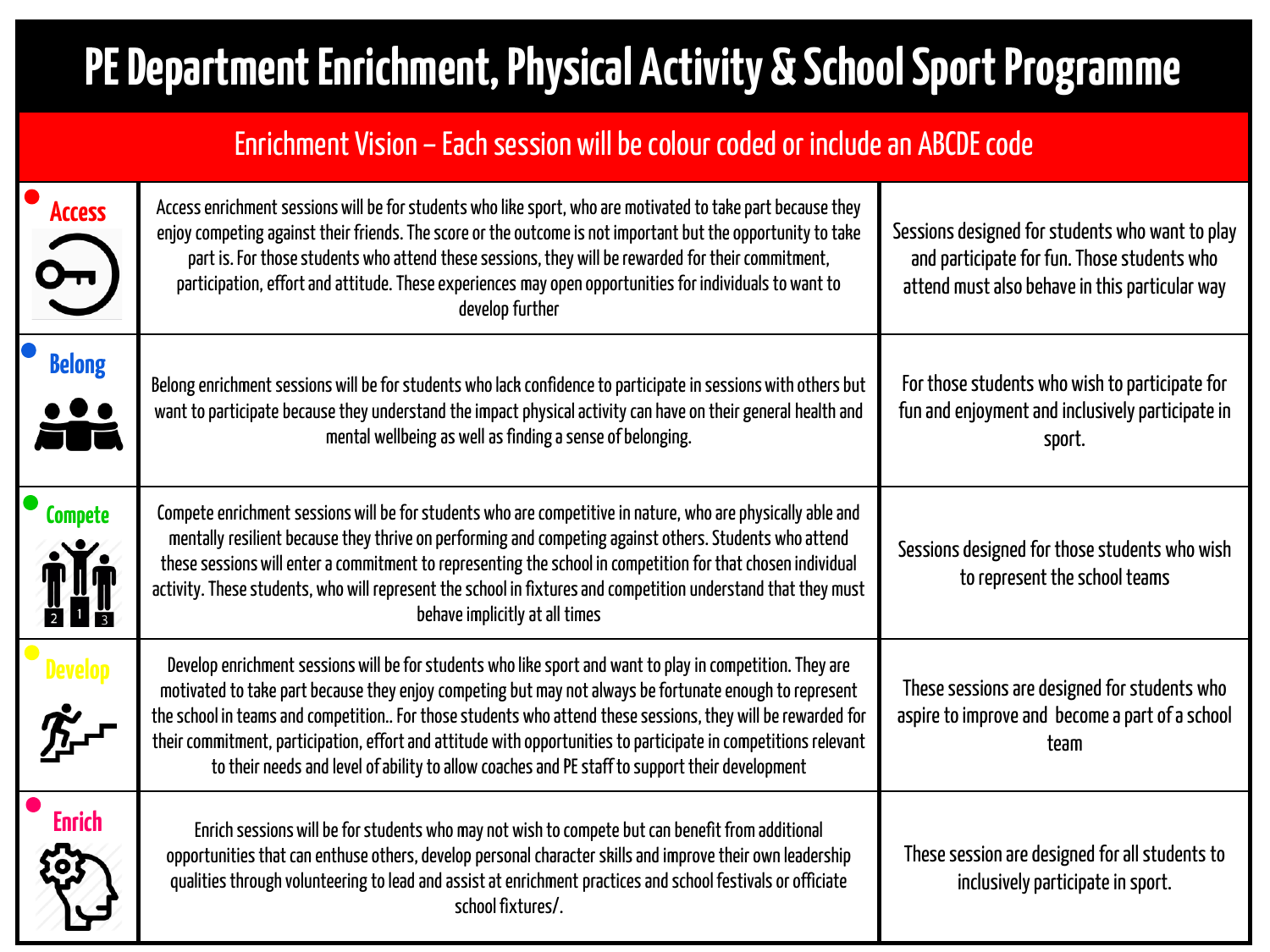|           | Morning (8:00-8:45am)                                       | Lunch (12:35-1:15pm)          |                                      | After School (3:30-4:30pm)                                                                                                                 |                                                               |
|-----------|-------------------------------------------------------------|-------------------------------|--------------------------------------|--------------------------------------------------------------------------------------------------------------------------------------------|---------------------------------------------------------------|
| Monday    |                                                             | Football (Y7-8) W1<br>Tennis  | 4G (Boots)<br>MUGA (Trainers)        | Multi Skills (Invite Only) NUFC<br>•                                                                                                       | 4G (Boots)                                                    |
|           |                                                             | Football (Y9-11) W2<br>Tennis | 4G (Boots)<br>MUGA (Trainers)        |                                                                                                                                            |                                                               |
|           | Football (All Years) $\bullet$<br>4G                        | Football (Y9-11) W1<br>Tennis | 4G (Boots)<br><b>MUGA</b> (Trainers) | Touch Rugby (All Years) ● ●<br>Rounders (Y7-Y8) •                                                                                          | 4G (Boots)<br>Field<br>Sports Hall<br><b>MUGA</b>             |
| Tuesday   | <b>Running Club</b><br>Outside<br>MUGA<br>Tennis (All Years | Football (Y7-8) W2<br>Tennis  | 4G (Boots)<br>MUGA (Trainers)        | Boys Cricket (Y7-Y8) • •<br>Tennis (All Years) ● ● ●                                                                                       |                                                               |
| Wednesday |                                                             | Football (Y7-8) W1<br>Tennis  | 4G (Boots)<br>MUGA (Trainers)        | Athletics (All Years) • •<br>Boys Cricket (Y9-Y10) ● ● ●                                                                                   | Outside<br>Sports Hall                                        |
|           | Basketball (All Years) •<br>Sports Hall                     | Football (Y9-11) W2<br>Tennis | 4G (Boots)<br>MUGA (Trainers)        | Golf (All Years) <b>O</b> $\bullet$<br>Tennis (All Years) <sup>o</sup><br>Rounders (Y9-Y10) • •                                            | Field<br><b>MUGA</b><br>Field                                 |
| Thursday  |                                                             | Football (Y9-11) W1<br>Tennis | 4G (Boots)<br>MUGA (Trainers)        | Badminton <sup>o</sup><br>Table Tennis <sup>O</sup><br>Girls Cricket <b>O O</b><br>Cheerleading (Y7-Y8) $\bullet$<br>Football (Y7-Y10) ● ● | Sports Hall<br><b>Assembly Hall</b><br>MUGA<br>Studio 2<br>46 |
|           | Badminton (All Years) • •<br>Sports Hall                    | Football (Y7-8) W2<br>Tennis  | 4G (Boots)<br>MUGA (Trainers)        |                                                                                                                                            |                                                               |
| Friday    |                                                             | Football (Y7-9) W1<br>Tennis  | 4G (Boots)<br>MUGA (Trainers)        |                                                                                                                                            |                                                               |
|           | Cricket (All Years) • •<br>Sports Hall                      | Football (Y9-11) W2<br>Tennis | 4G (Boots)<br>MUGA (Trainers)        |                                                                                                                                            |                                                               |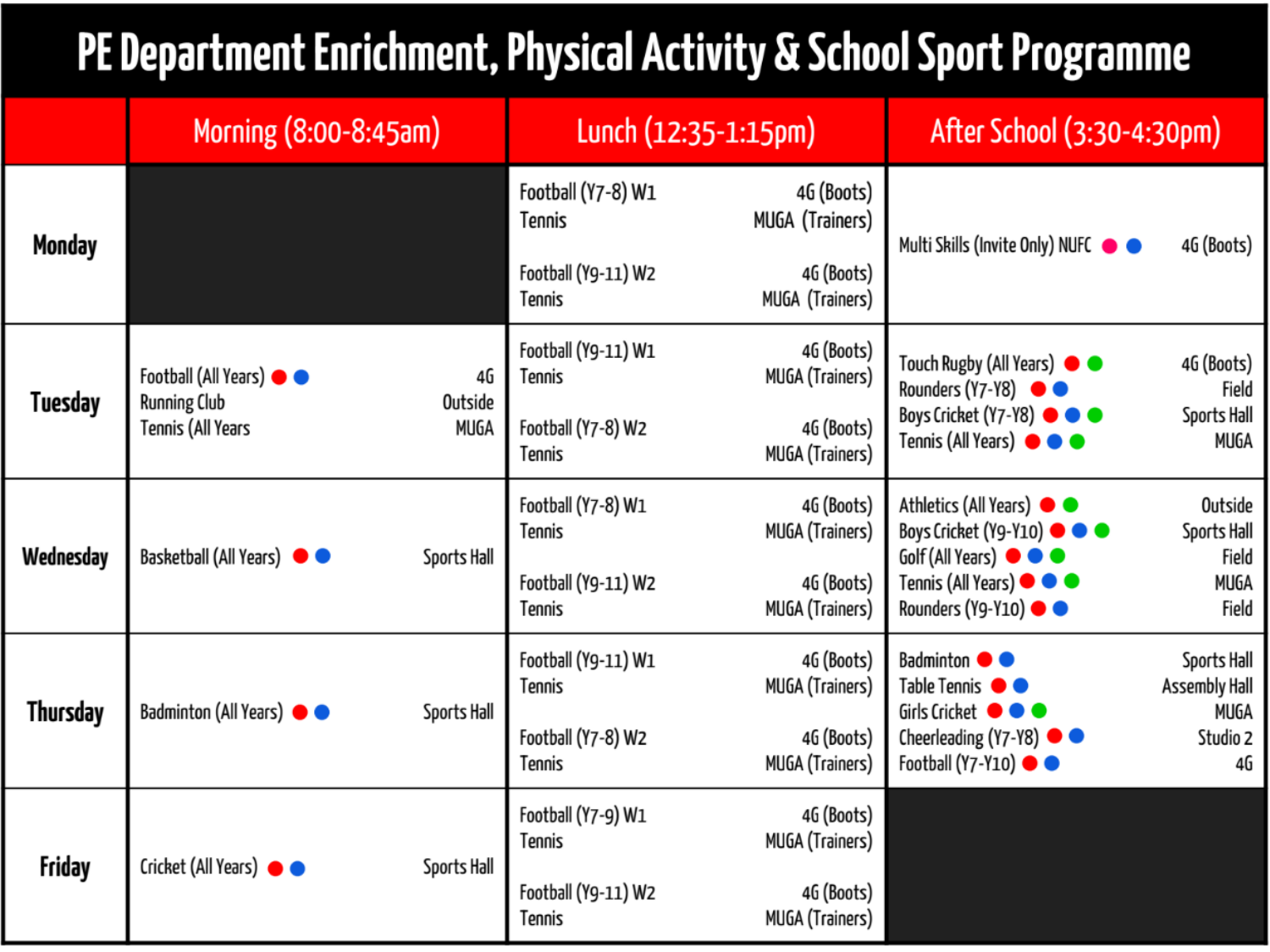| Week 2        | Morning (8:00-8:45am)                                                         | Lunch (12:45-2:15pm)                                                                                                             | After School (3:30-4:30pm)                                                                                                                                                                                                                     |  |
|---------------|-------------------------------------------------------------------------------|----------------------------------------------------------------------------------------------------------------------------------|------------------------------------------------------------------------------------------------------------------------------------------------------------------------------------------------------------------------------------------------|--|
| <b>Monday</b> |                                                                               | Basketball/Netball <b>O</b><br>MUGA (Trainers)<br>Football $(9-10)$ $\bullet$<br>4G (Boots)                                      | Football $(7-8)$ $\bullet$ $\bullet$<br>4G (Boots)<br>Trampolining $(7)$ $\bullet \bullet \bullet$<br>Hall<br>Cheerleading $(9-11)$ $\bullet$ $\bullet$<br>Studio 2<br>Badminton (4:00pm) <b>O</b><br>Sports Hall                              |  |
| Tuesday       | Futsal (Year 7) <b>O</b><br>Sports Hall<br>Running Club <b>O</b> O<br>Outside | Basketball/Netball <b>O</b><br>MUGA (Trainers)<br>Football (7-8)<br>4G (Boots)<br>$\bullet\bullet$                               | Rugby (Boys) <b>OCCO</b><br>Field<br><b>MUGA</b><br>Hockey $\bigcirc$<br>Basketball <b>OC</b><br>Sports Hall<br>Football (Girls Only) <b>O</b><br>4G                                                                                           |  |
| Wednesday     | Futsal (Year 8) <b>O</b><br>Sports Hall                                       | Basketball/Netball <b>O</b><br>MUGA (Trainers)<br>Football $(9-11)$ $\bullet$<br>4G (Boots)                                      | Rugby (Girls) $\bullet \bullet \bullet$<br>Field/4G<br>Trampolining $(8-10)$<br>Hall<br>Volleyball/Handball <b>O</b><br>Sports Hall<br>Studio 2<br>Yoga <b>O O</b>                                                                             |  |
| Thursday      | Badminton (All Years) <b>O</b><br>Sports Hall                                 | Basketball/Netball <b>O</b><br>MUGA (Trainers)<br>Football $(7-9)$ $\bullet$<br>4G (Boots)<br>Basketball <b>O</b><br>Sports Hall | Football $(9-10)$ $\bullet$ $\bullet$ $\bullet$<br>46<br>Netball $(7-13)$ $\bullet$ $\bullet$ $\bullet$<br><b>MUGA</b><br>Table Tennis <b>O</b> O<br>Hall<br>Badminton <b>O</b> O<br>Sports Hall<br>Cheerleading $(7-8)$ $\bullet$<br>Studio 2 |  |
| Friday        |                                                                               | Basketball/Netball <b>O</b><br>MUGA (Trainers)<br>Football $(9-11)$ $\bullet \bullet \bullet$<br>4G (Boots)                      | Inclusive Sports <b>O</b><br>Sports Hall                                                                                                                                                                                                       |  |

\*\*\***TrampoliningClub**will include cost of **£1 -** external coach **\*\*\* \*\*\*Badminton Monday Evenings** is organised through the **LeisureCentre**\*\*\*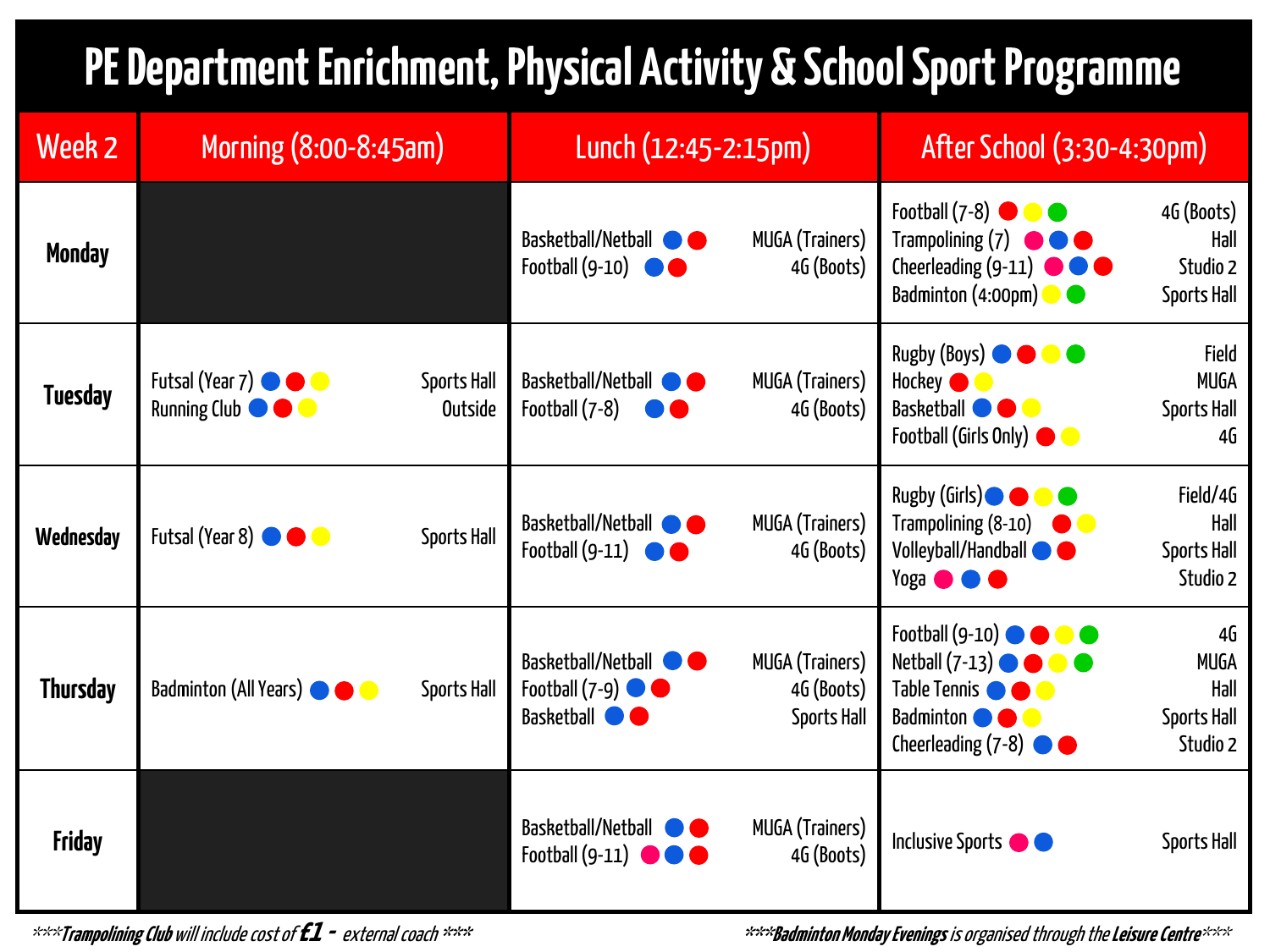### Music Department Enrichment Activities Programme

| <b>Activity</b>        | <b>When and Where</b> | <b>Ability</b>       | <b>Additional Information</b>                                                                       |  |
|------------------------|-----------------------|----------------------|-----------------------------------------------------------------------------------------------------|--|
|                        |                       |                      | Monday                                                                                              |  |
| <b>Whistling Sheep</b> | 3.30 - 4.30pm M4      | All Welcome          | This group meets every fortnight. See music notice board for future dates.                          |  |
| Players Network        | $3.30 - 5.00$ pm      | All Year             | MP1 - 5. The 5 music practice rooms are available to us, please see Mr Noble / Miss Inkster to book |  |
|                        |                       |                      | Tuesday                                                                                             |  |
| Flute Group            | 1.45 - 2.25pm M4      | <b>Flute Players</b> | All flute players welcome                                                                           |  |
| Senior Choir           | 1.55 - 2.25pm M2      | Years 10 - 13        |                                                                                                     |  |
| GCSE Music Catch up    | 3.25 - 4.25pm M2      | Years 10 / 11        |                                                                                                     |  |
| Players Network        | $3.30 - 5.00$ pm      | All Year             | MP1 - 5. The 5 music practice rooms are available to us, please see Mr Noble / Miss Inkster to book |  |
|                        |                       |                      | Wednesday                                                                                           |  |
| Little Big Band        | 1.55 - 2.25pm M4      | <b>Members</b>       |                                                                                                     |  |
| Junior Choir           | 1.45 - 2.15pm M3      | Year $7 - 9$         | All are welcome                                                                                     |  |
| Theory Group           | 3.25 - 4.25pm M2      | All Welcome          | This is an open session for students wishing to prepare for Grade 5 and upwards Music Theory        |  |
| Grade $5+$             |                       |                      |                                                                                                     |  |
| Players Network        | $3.30 - 5.00$ pm      | All Year             | MP1 - 5. The 5 music practice rooms are available to us, please see Mr Noble / Miss Inkster to book |  |
|                        |                       |                      | Thursday                                                                                            |  |
| Windband               | 1.55 - 2.25pm M4      | Grade $3+$           |                                                                                                     |  |
| Ensemble               | 3.25 - 4.25pm M4      | Up to Grade 3        | All instrumentalist welcome                                                                         |  |
| Players Network        | $3.30 - 5.00$ pm      | All Year             | MP1 - 5. The 5 music practice rooms are available to us, please see Mr Noble / Miss Inkster to book |  |
|                        |                       |                      | Friday                                                                                              |  |
| Theory Group           | 1.45 - 2.25pm M3      | All Welcome          | This is an open session for students wishing to prepare for Grade 1 - 4 Music Theory                |  |
| Grade $1 - 4$          |                       |                      |                                                                                                     |  |
| Players Network        | $3.30 - 5.00$ pm      | All Year             | MP1 - 5. The 5 music practice rooms are available to us, please see Mr Noble / Miss Inkster to book |  |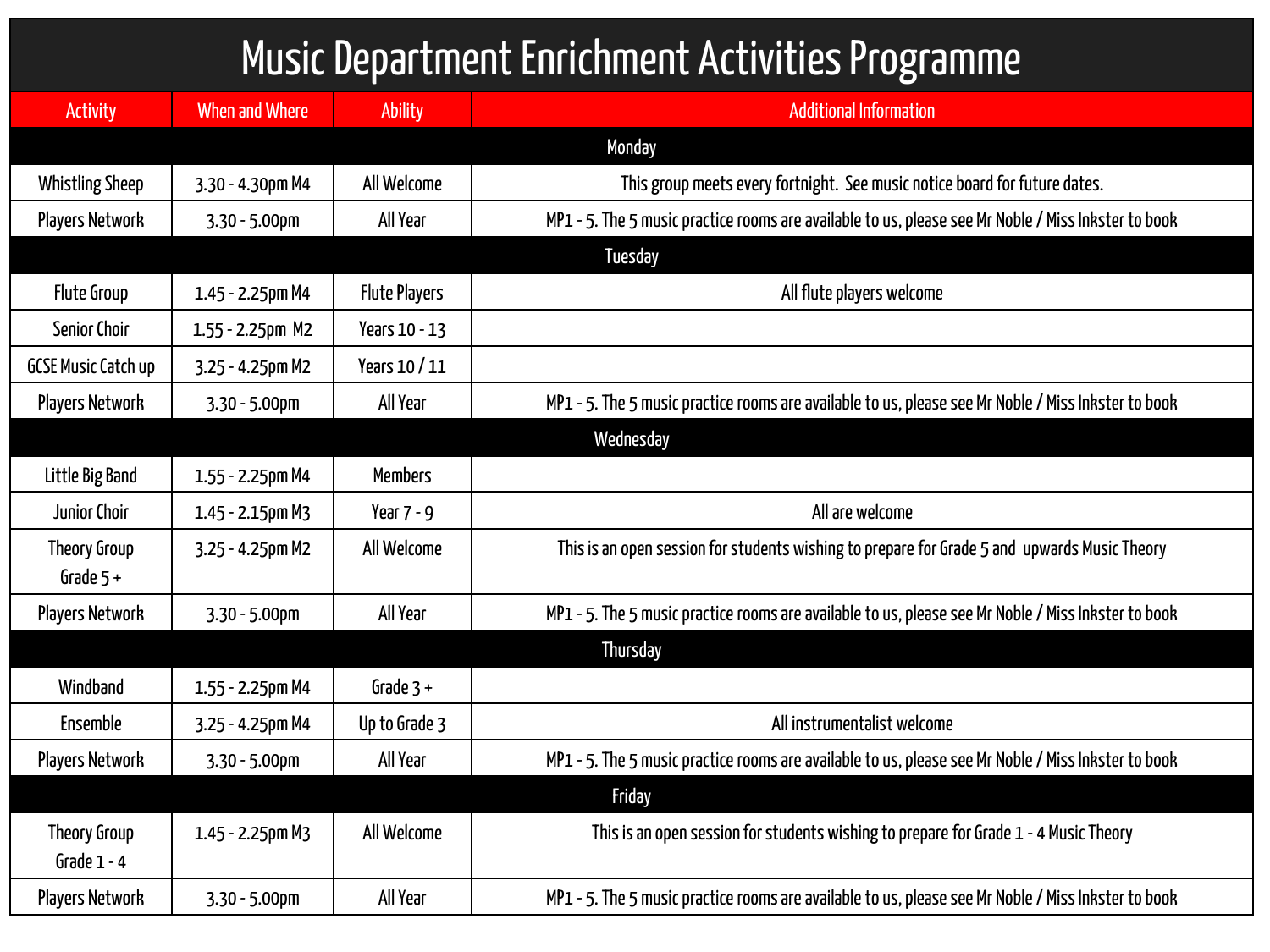# Other Clubs and Activities

| Monday                     |               |                             |              |              |                               |  |
|----------------------------|---------------|-----------------------------|--------------|--------------|-------------------------------|--|
| Activity                   | <b>Run by</b> | When                        | <b>Where</b> | Year Group(s | <b>Additional Information</b> |  |
| Fashion and Textiles Club  | Ms Boe        | $13:45 - 14:15$ (Wk 2 Only) | 614          | Years 7-9    |                               |  |
| Philosophy and Ethics Club | Ms Naylor     | $13:45 - 14:15$             | F17          | Years 7-9    |                               |  |

| Tuesday                                                                                     |                          |                           |                 |                 |  |  |
|---------------------------------------------------------------------------------------------|--------------------------|---------------------------|-----------------|-----------------|--|--|
| <b>Additional Information</b><br>When<br>Year Group(s<br><b>Where</b><br>Run by<br>Activity |                          |                           |                 |                 |  |  |
| <b>Chess Matches</b>                                                                        | Ms Laws                  | $15:25 - 16:00$           | Library         | All             |  |  |
| Bake Off                                                                                    | Ms Wickham               | $15:25 - 16:30$           | 612             | Years 7 and 8   |  |  |
| Gardening Club                                                                              | Ms Gray & Mr Clayson     | 15:30 - 16:30 (Wk 2 Only) | G11 / Allotment | Years 7 and 8   |  |  |
| School Magazine                                                                             | Ms Pounder and Ms Clarke | $15:30 - 16:15$           | F <sub>20</sub> | Years 12 and 13 |  |  |

| Wednesday                                                                                          |                        |                           |                 |                  |  |  |
|----------------------------------------------------------------------------------------------------|------------------------|---------------------------|-----------------|------------------|--|--|
| <b>When</b><br><b>Additional Information</b><br>Run by<br>Year Group(s<br><b>Where</b><br>Activity |                        |                           |                 |                  |  |  |
| Science Club                                                                                       | Ms Hegarty             | $13:45 - 14:15$           | 618             | Years 7 and 8    |  |  |
| Kindness and Charity Club                                                                          | Ms Baker and Ms Naylor | $13:45 - 14:15$           | F17             | Years 7 - 11     |  |  |
| KS3 Film Club                                                                                      | Mr Todd                | $15:30 - 16:15$           | Lecture Theatre | Years 7, 8 and 9 |  |  |
| KS3 Code Club                                                                                      | Mr Richardson          | 15;30 - 16:30 (Wk 1 Only) | S <sub>19</sub> | Years 7, 8 and 9 |  |  |
| Reading Club                                                                                       | Ms Emmerson            | 15:30 - 16:15 (Monthly)   | F1              | Years 10 - 13    |  |  |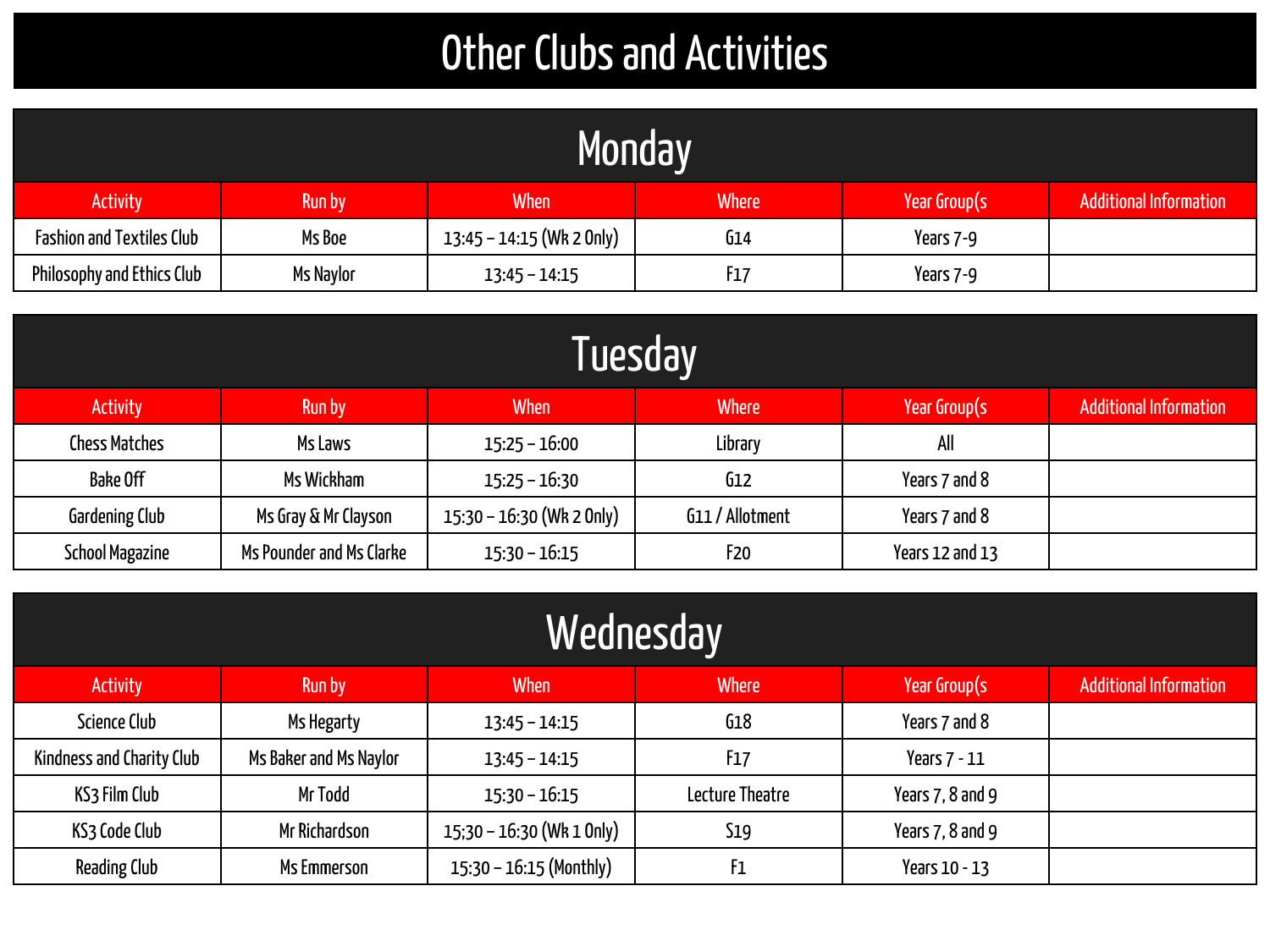### Other Clubs and Activities

| <b>Thursday</b>            |                                                                                 |                        |                 |                  |                         |  |  |
|----------------------------|---------------------------------------------------------------------------------|------------------------|-----------------|------------------|-------------------------|--|--|
| Activity                   | <b>Additional Information</b><br>When<br>Year Group(s<br>Run by<br><b>Where</b> |                        |                 |                  |                         |  |  |
| <b>Chess Club</b>          | Ms Laws & Mr Wade                                                               | $13:45 - 14:15$        | Library         | $7 - 11$         |                         |  |  |
| Politics and Debating Club | Ms Davison & Ms Stripp                                                          | $13:45 - 14:15$        | S3              | Years 10 and 11  |                         |  |  |
| Creative Writing Club      | Ms Metcalf                                                                      | $15:30 - 16:15$        | F <sub>25</sub> | Years $10 - 13$  |                         |  |  |
| <b>Reading Club</b>        | Ms Emmerson                                                                     | 15:30 - 16:15 (Monthly |                 | Years 7, 8 and 9 | With year 9 from P.P.S. |  |  |

| Friday                |                                                                                 |                              |                 |                  |  |  |
|-----------------------|---------------------------------------------------------------------------------|------------------------------|-----------------|------------------|--|--|
| Activity              | When<br>Year Group(s<br><b>Additional Information</b><br><b>Where</b><br>Run by |                              |                 |                  |  |  |
| Creative Writing Club | Ms Brewis & Ms Bambrough                                                        | $13:45 - 14:15$              |                 | Years 7, 8 and 9 |  |  |
| Art Club              | Ms Murphy & Ms Kemp                                                             | $13:45 - 14:15$ (Wk 1 Only)  | G8              | Years 7, 8 and 9 |  |  |
| $KS4 + 5$ Film Club   | Mr Todd                                                                         | 13:45 – 14:15, 15:30 – 16:15 | F <sub>22</sub> | Years 10 - 13    |  |  |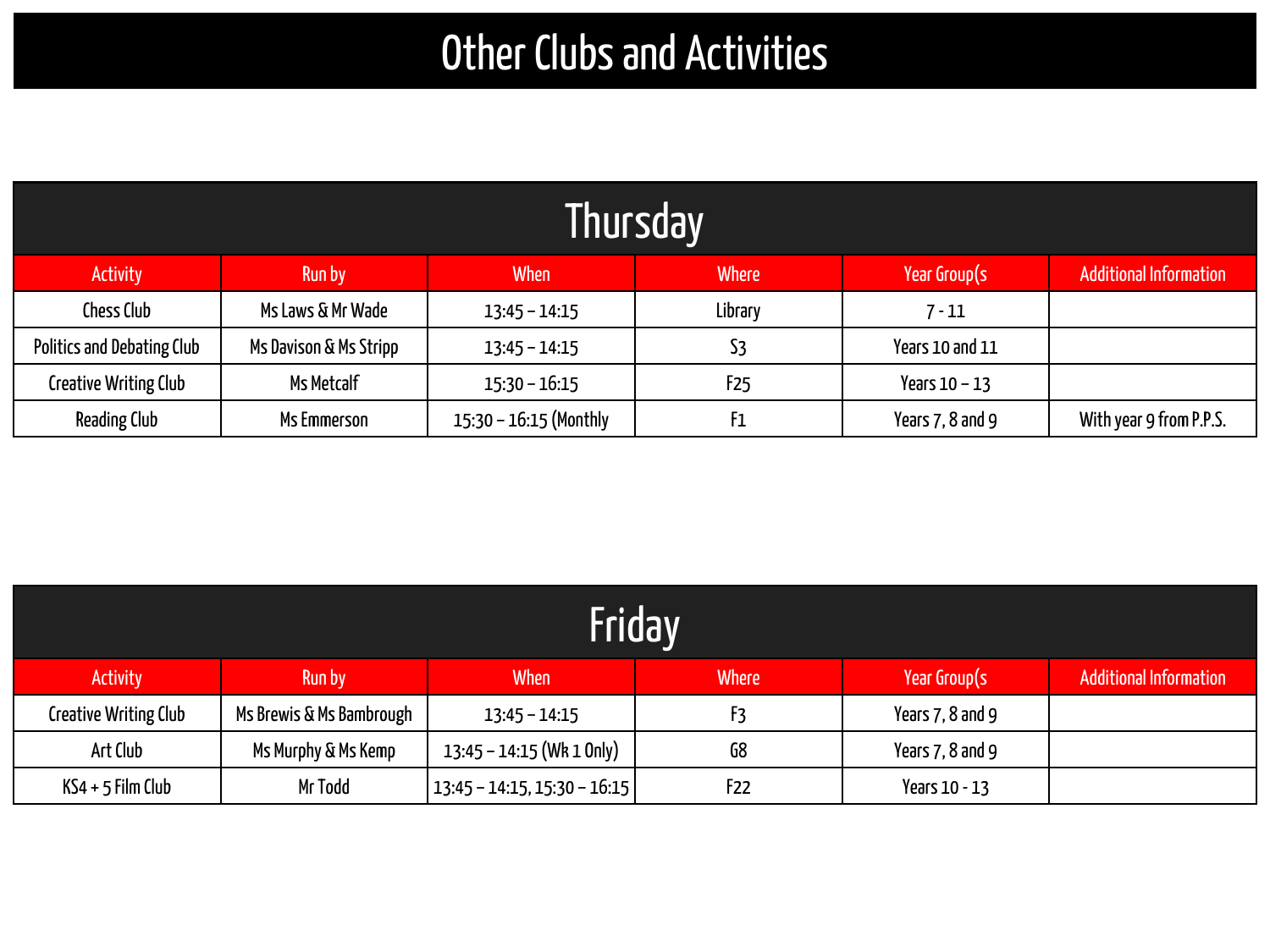# Use of the Library and the Base

Our library area is a key hub of optional activities during break and lunchtime sessions.

Many students use this as an area for quiet reading whilst others prefer to enjoy one of the many board games available. There is an IT area close by where students can access their Google accounts to work on homework tasks. The library is also the home of our Chess Clubs that are attended by many.





Each year group also has an allocated space for our students to relax in a comfortable environment and enjoy the company of friends during social times.

For some students who need a quiet area to withdraw to or the support of specialist staff during a break or lunch time, the Base is available to meet their needs.